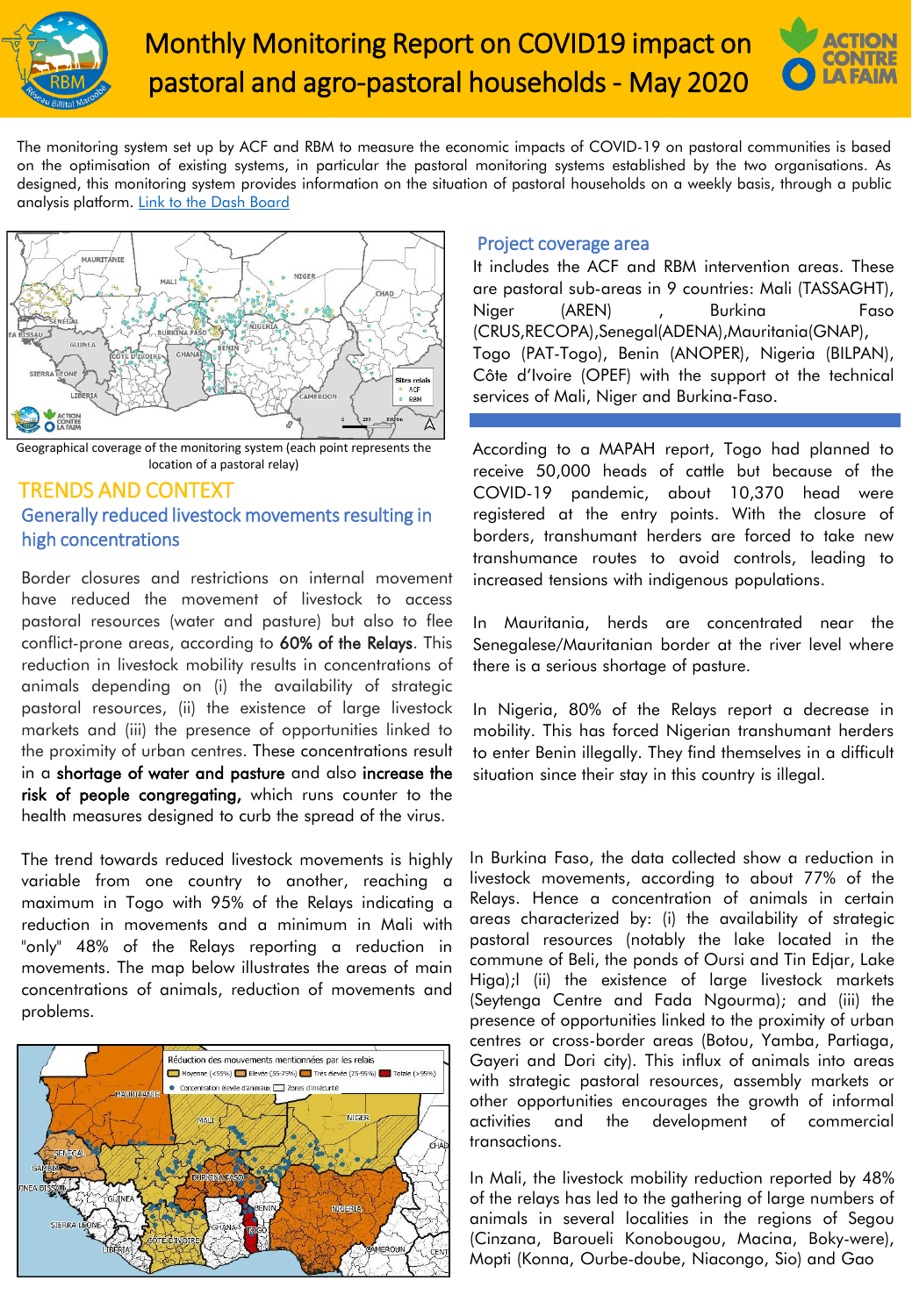(Bagnadji, Djebock, Taboye, Tarkini, Bourem and Termera).

In Niger, 51% of the Relays reported a reduction in livestock movements. Most of the animals are concentrated in about ten zones (Sayam Forage, Gueskerou, Weltouma, Kello, Tessaoua, Guidan Sori, Roumbou, Dankassari, Yelou, Bankilare, Torodi and Bermo).

During the current transhumance campaign, 970 transhumant herds were recorded in these areas, led by 6,790 herders. These herds come from certain regions of Niger, but also from several neighbouring countries, namely Mali, Nigeria, Chad and Burkina Faso. While they wanted to pass through Niger to go to the coastal countries, many transhumant herds were unable to cross the borders of Nigeria and Benin.

In Senegal, herds with reduced mobility, according to 68% of the Relays, are concentrated in the areas of Diama, Bokhol, Galoya, Orkodjere, Moudery, Gabou, Balla, Kothiary, Sinthiou Malem and Darou Mousty.

Finally, in Côte d'Ivoire, 55% of the Relays reported that livestock mobility has decreased. This change is observed mainly in the northern part of the country.

# Decline in the economic activities of pastoral and agro-pastoral households

The cross-border trade limitation has led to a **decline in** the economic activities of pastoral and agro-pastoral households, according to 37% of the relays. This has resulted in the closure of some livestock markets, making it impossible for pastoralists to sell their animals to buy the provisions they need. In addition, the decrease in commercial transactions has negatively affected the selling price of animals and has led to the unemployment of actors whose income depends exclusively on related activities carried out in livestock markets. With regard to the functioning of livestock markets, two groups can be distinguished: (i) a first group where markets have been kept open: Burkina Faso, Mali, Niger, Togo and Nigeria; and (ii) a second group where markets have been closed: Senegal (with 62% of the Relays reporting market closures) and Mauritania).

In countries where markets have remained open, however, there has been a decrease in livestock export flows (Burkina Faso) and a slowdown in activities (particularly in connection with the disruption of activities), disruptions in livestock prices and a deterioration in the terms of trade to the detriment of pastoralists (Niger).

## Increased sale of animals

As a general rule, it is the sale of animals that enables herders to buy the provisions needed to feed the family, but also to cover health expenses, to cope with the difficulties encountered during transhumance, etc. The type of animal sold (male sheep, cull cow, bull calf, etc.) is often related to the amount of expenditure to be made.

The increase in livestock sales observed in all the areas covered by the monitoring may be explained by the need for families to buy food, but also to resolve the difficulties encountered in areas where herds are concentrated. The increase in animal sales is largest in Nigeria, with 80% of the Relays mentioning it, followed by Togo, with 68% and ending with Senegal, with 46%.

#### Box: Elements of market price information

In several countries, the data collected show an increase in the selling price of sheep on the markets, particularly in Benin (45% of the relays) and Mauritania (16%). A similar trend is observed for goats in markets in Nigeria (25% of the relays) and Burkina Faso (66%). On the other hand, in Mali, Niger and Senegal, the Relays report relative price stability for these two species.

Livestock sales strategies essentially involve the marketing of small ruminants, in line with the logic of strategic destocking, which consists of protecting large ruminants as much as possible, particularly breeding nuclei. A follow-up of livestock sales is necessary to better understand the evolution of the strategies that will be developed by livestock breeders in the coming months, depending on whether or not economic activities resume.

During the period under consideration (four weeks in May 2020), prices for animal feed (cottonseed cake) remained at almost the same level, as stocks were depleted.

With regard to foodstuffs, price stability was observed throughout the area covered by the monitoring mechanism, with a few exceptions: increase in rice and millet price in Burkina Faso, increase in the price of rice in Benin and decrease in the price of the same commodity in Côte d'Ivoire.

In general, the terms of trade for livestock/cereals are favourable to livestock farmers. In addition, feedstuffs are sold at relatively accessible prices in Benin, Togo and Côte d'Ivoire, which are production basins for these food inputs.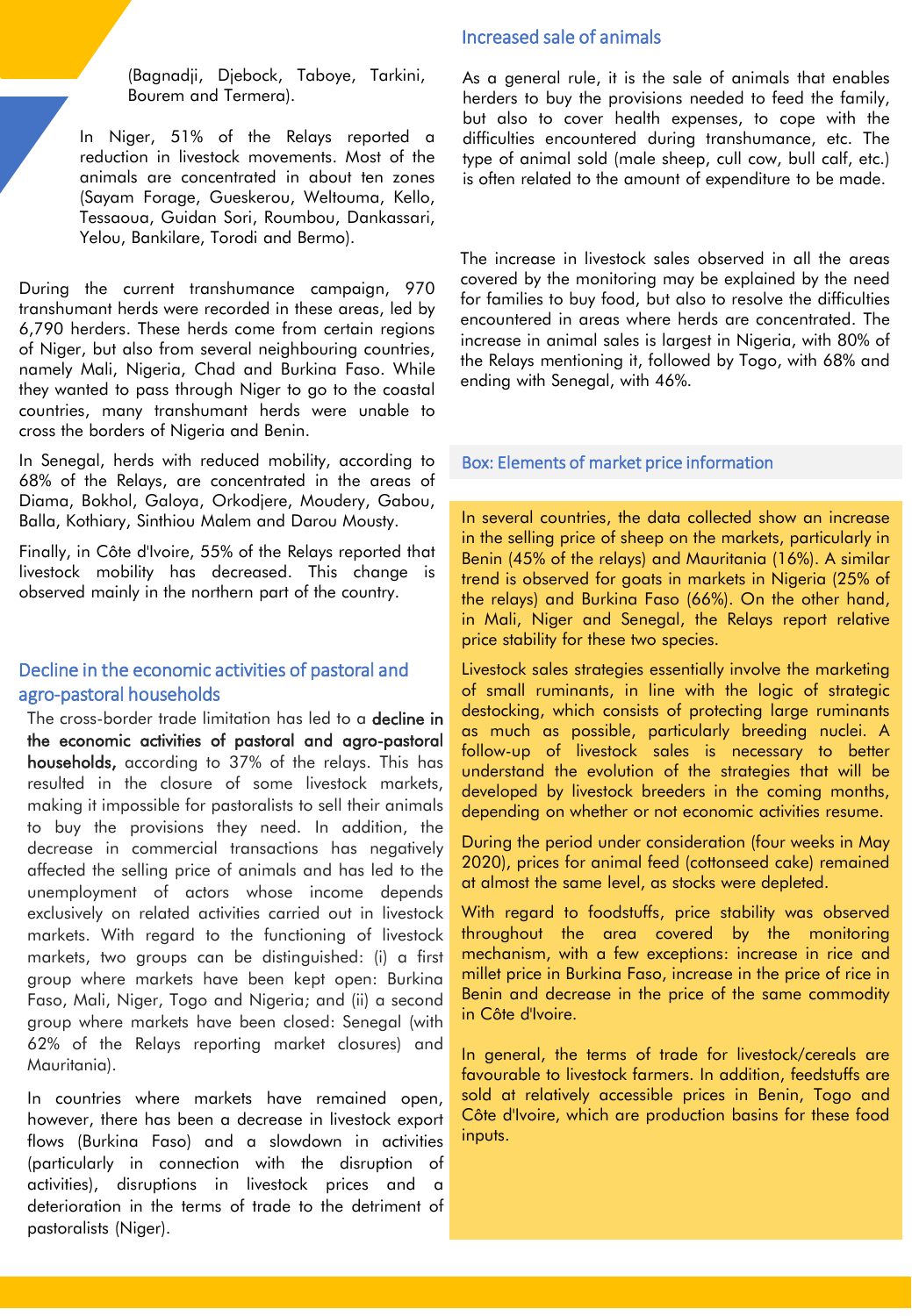

It is worth underlining the severity of the problems linked to the relaunch of the conflict, which had experienced a certain lull. The recent terrorist attacks that targeted livestock markets (the case of the Kompienbiga market in the eastern region of Burkina Faso) are likely to create a psychosis amongst livestock traders; which could lead them to desert the markets.

## Access to water is a major factor in social tensions during the lean season.

The water point is the backbone of the pasture exploitation system, particularly in the dry season, as part of the operation of the pastoral livestock farming system. The main reason for mobility is to find water for the animals to drink. At this time of the year, the water points (temporary surface water) are dried up and the herders have recourse to the underground water table, which they exploit thanks to the installation of several types of hydraulic infrastructure (traditional wells, cemented wells, artesian wells and pumping stations).

The drying up of surface water is causing high concentrations of animals around modern water points, with the result that 23% of the relays reported an increased risk of conflict. This situation is all the more worrying as the maintenance of the curfew restricts the possibility of watering the animals during the night, while the crowd around the water points during the day makes it difficult to respect the mechanisms for regulating access to water.Added to this are the problems posed by the continued closure of borders as we enter the period of return to the home areas of previously transhumant herds.



## The resurgence of conflicts

On top of the tensions around pastoral water points, a new phenomenon has emerged as a result of growing insecurity and the adoption by terrorist groups of new targets, in this case livestock markets.

- The attack on 30 May 2020 on the weekly livestock market in Kompienbiga in the eastern region of Burkina Faso resulted in the death of at least 25 people. It was preceded by the abduction and murder of 12 people at the livestock market of Penkiangou (a village in the municipality of Fada Ngourma), as well as the murder of 2 people at the livestock market of Namoungou (Gourma province);
- Similar acts were committed in Sollé in northern Burkina Faso, with the assassination by terrorist groups of 15 traders from the livestock market;
- An attack in Tillia (Tahoua department, Niger) resulted in the kidnapping and murder of 5 pastoralists.
- Violent and deadly community-based clashes are taking place in central Mali, which is currently one of the main theatres of operations for terrorist groups. The attacks perpetrated by these groups in central and northern Mali directly affect the civilian population and destabilize their activities, including pastoral mobility and trade.

Finally, it should be pointed out that the return of transhumant animals to their home areas, following the onset of the rainy season in the coastal countries, sometimes takes place under difficult conditions. Thus, conflicts have been recorded in some areas, including clashes between farmers and herders in the locality of Goungoun (commune of Malanville, Togo) which resulted in the death of 4 people and the slaughter of many cattle on 30 May 2020.

RECOPA counted 890 transhumant herders who went to Togo because they were unable to access Beninese territory. In the Eastern region as a whole, the number of transhumant herders is estimated at 1,772 (statistical data compiled by RECOPA and coming from the Regional Directorate in charge of livestock).

Faced with this situation, in the eastern region of Burkina Faso, RECOPA's pastoralist leaders have become fully involved in efforts to reduce tensions related to the management of water points and to mitigate vulnerabilities arising from civil insecurity.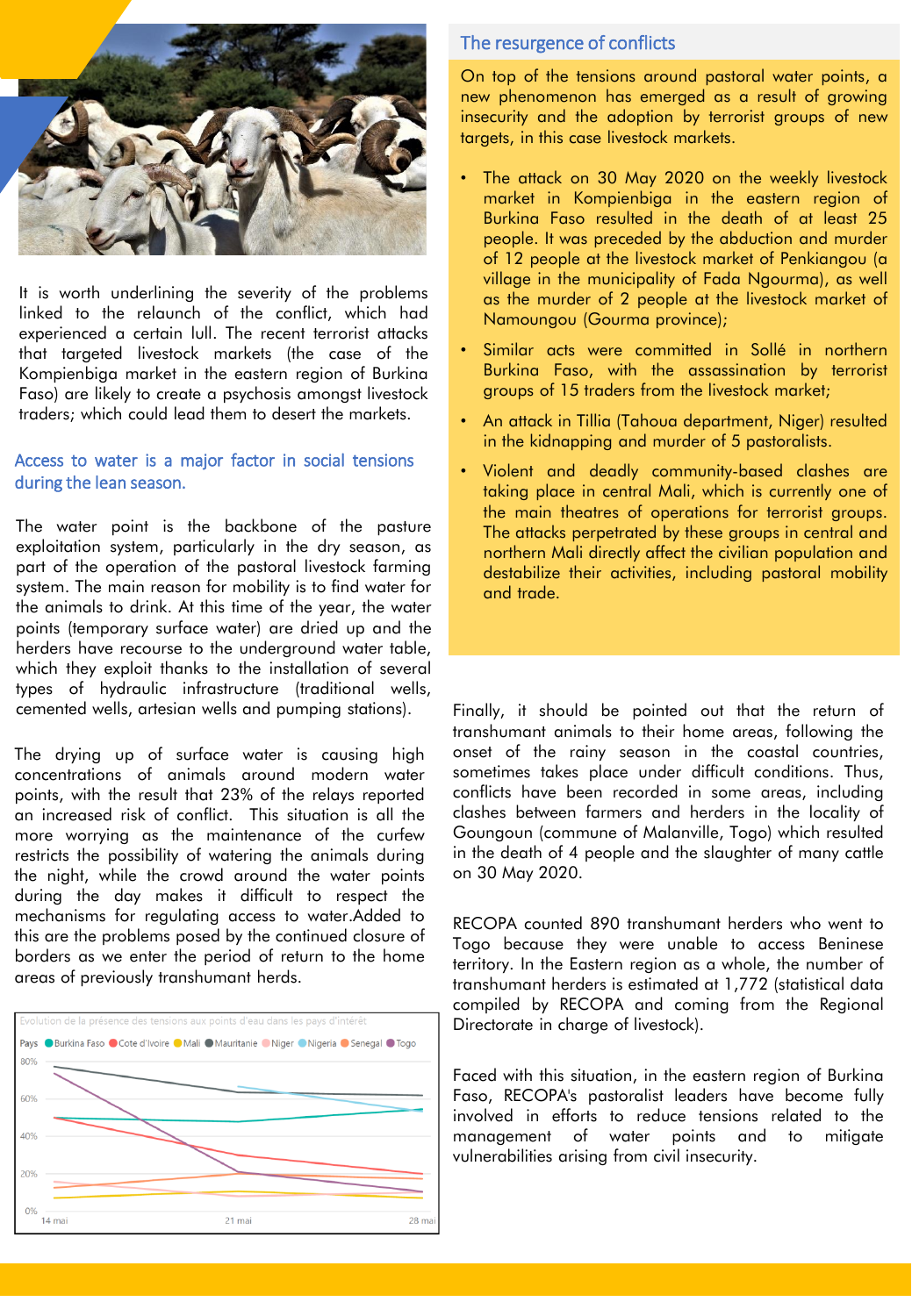

#### A severe shortage of animal feed

The functioning of the feed chain is highly disorganized during this pandemic period due to several factors: slowdown of commercial activities and tensions on imported raw materials (soybean meal and wheat bran) which are used by factories specialized in the sale of animal feed. In normal times, pastoral areas are at a disadvantage compared to agro-pastoral and peri-urban areas in the competition for access to feed. Currently, the difficulties are aggravated by the constraints arising from the health crisis and many pastoral areas are facing an early shortage of feed (79% of the Relays in Gao (Mali) mentioned this, 53% in Niger, 33% in Senegal and 48% in Mauritania).

Generally speaking, these shortages are significant in areas where transhumant herds retreat.

- In Mali, 79% of the Relays mentioned the lack of feed inputs in local markets, particularly in the Gao region;
- In Burkina Faso, severe feed shortages are noted in the commune of Logobou, the sectors of Tansarga and Gounderé, as well as in the pastoral zone of Deou;
- In Niger, 54% of the Relays reported a critical feed shortage in several areas where herds are concentrated and where the feed input supply system is no longer functional (Dosso, Diffa, Bankilare and Mangayze);
- In Northern Nigeria, feed shortages are observed in areas of animal concentration;
- In Senegal, 33% of the Relays reported that feed stocks are depleted in areas where transhumant herds are retreating.

The only exception to this overall picture is the situation in Benin, where there are unsold stocks of animal feed due to the start of the rainy season, which has favoured the emergence of pasture. This shows the relevance of promoting the regional integration of the livestock feed market

#### Population gatherings continue

Despite the prohibition measures and the intensification of awareness-raising actions whose implementation is mentioned by 77% of the Relays, 55% of the Relays indicate that rallies are still organised. This situation raises questions about the effectiveness of these awarenessraising campaigns. 46% of the Relays consider that they are ineffective and unsuited to pastoral realities.

## ALERTS

Keeping the focus on the security issue

The security threat remains very high in several Sahelian countries. Consequently, the mobilization of energies in the context of the response to COVID-19 must not lead to a reduction in the attention and priority given to the issue of conflict prevention and insecurity. This is all the more important since the return of transhumants in a context where animal movements are strongly disrupted by insecurity could lead to an increase in conflicts between the various users of rural areas.

# Better inclusion of the livestock sector in COVID-19 **national response plans**

Several countries in the Sahel and West Africa have developed national response plans to COVID-19 and have put in place mechanisms for mobilizing their own and external financial resources. In general, these plans include a specific component to support the livestock sector. However, the following graph shows that apart from Mauritania where the majority of the Relays reported support to the livestock sector, support remains limited or even absent in most of the areas monitored. Thus, 74% of the Relays consider that support for the pastoral sector by public authorities and cooperation agencies is absent.